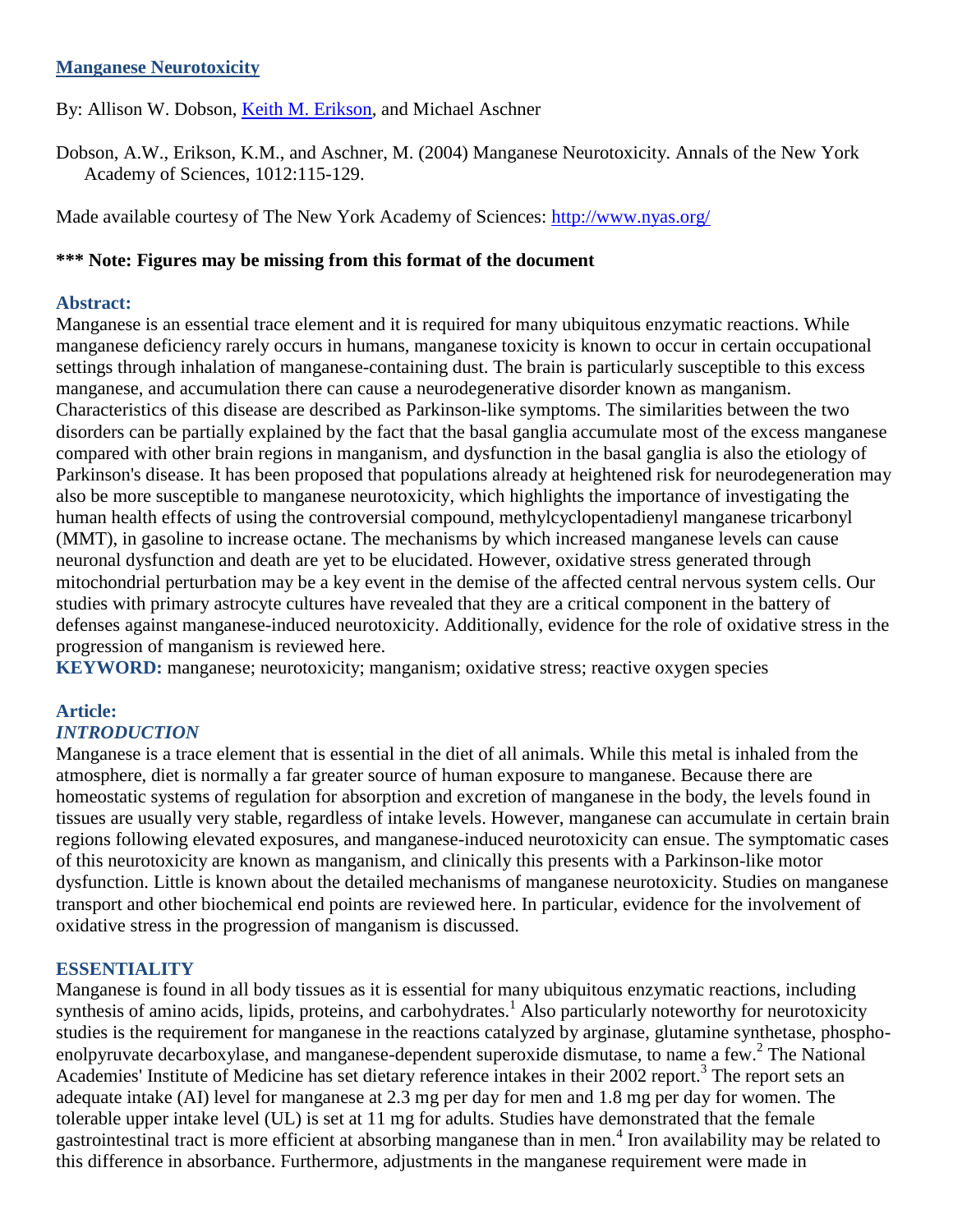consideration of pregnancy (2.0 mg/day), lactation (2.6 mg/day), and the developmental stages of childhood (range of 0.003-2.2 mg/day, depending on age and sex).<sup>3</sup>

Manganese deficiency can cause a wide range of problems, including impaired growth, skeletal defects, reduced fertility, birth defects, abnormal glucose tolerance, and altered lipid and carbohydrate metabolism.<sup>5,6</sup> However, these effects were observed in lab animals and this deficiency is not clinically recognized in humans.

## **SOURCES OF MANGANESE**

Most adults have a daily intake of manganese below 5 mg manganese/kg, with a reported range of 0.9 to 10 mg manganese per day.<sup>1,7</sup> Grains, tea, and green leafy vegetables contain the highest amounts of manganese in the normal adult male diet as reported in the Total Diet Study.<sup>8</sup> The manganese content of human milk has been found to vary with stages of lactation.<sup>9-11</sup> There are also reports from both rat and human studies of much higher manganese absorption in the neonatal period.<sup>12-15</sup> This evidence is consistent with the higher manganese levels believed to be required for brain development at early stages. Infant formulas tend to have more manganese than human milk, and this has been a cause for some concern.<sup>16,17</sup>

Individuals receiving total parenteral nutrition (TPN) make up a subpopulation that is at even higher risk for manganese toxicity. The TPN solution can be formulated to contain manganese, but sometimes the manganese is found as an unintended contaminant.<sup>18,19</sup> Because the normal regulating mechanisms for manganese metabolism are bypassed (i.e., the gut), 100% of the manganese in the TPN solution enters the body as compared to approximately 5% of that taken orally. There have been reported intoxications from TPN solutions containing 0.1 mg Mn/day. The symptoms and manganese measurements were consistent with other forms of manganese toxicity; withdrawal from the TPN alleviates symptoms.<sup>20,21</sup>

Airborne manganese can exist as fumes, aerosols, or suspended particulate matter.<sup>7</sup> This manganese "dust" can be inhaled and deposited in parts of the upper or lower respiratory tract, where the manganese can then be absorbed into the bloodstream. The levels of manganese in the air vary, depending on the industries nearby, wind erosion, and other factors. Ferroalloy production, iron and steel foundries, and combustion emissions from power plants and coke ovens make significant contributions to the concentration of manganese in air.<sup>22</sup> The average levels reported by ATSDR<sup>7</sup> for urban and nonurban air are 33 and 5 ng Mn/m<sup>3</sup>, respectively. Nevertheless, the average daily Mn intake from ambient air is estimated to be  $\langle 2 \rangle$  ug Mn/day.<sup>23,24</sup>

The gasoline additive, methylcyclopentadienyl manganese tricarbonyl (MMT), is a somewhat controversial source of additional airborne manganese. This compound may be used as a replacement for lead as an antiknock agent, and the debate surrounding its use in the United States was recently reviewed in *Science*. <sup>25</sup> Upon combustion in automobile engines, MMT yields a complex mixture of phosphate, sulfate, and oxide forms of manganese. It has been used in Canada for over 10 years, and studies of the Canadian cities with the most traffic have shown the air manganese content to be near or below the current inhalation (RfC) reference concentration for inhalable manganese, which is  $0.05 \mu g$  Mn/m<sup>3</sup> as set by the United States Environ-mental Protection Agency.24,26-28

# **ABSORPTION AND TRANSPORT**

Only about 1-5% of the manganese ingested by humans is absorbed into the body by the gastrointestinal tract under normal conditions.  $4,29,30$  This value is reportedly higher when measurements are taken less than 24 h postingestion, but similar studies in animals indicate that much of the manganese that is retained for shorter time periods is localized to the liver and intestinal tract and eliminated through biliary excretion.<sup>31</sup> As such, it would not reach the brain or other systemic tissues in significant amounts.

The molecular details of oral manganese absorption are not well understood. There is one line of evidence suggesting an active transport process,  $32$  and another group has demonstrated absorption through a simple passive diffusion-like process.<sup>33</sup> Furthermore, there are many other factors that have been found to affect manganese absorption, including dietary manganese levels,<sup>1,29,34-36</sup> dietary levels of various minerals,  $37-39$  age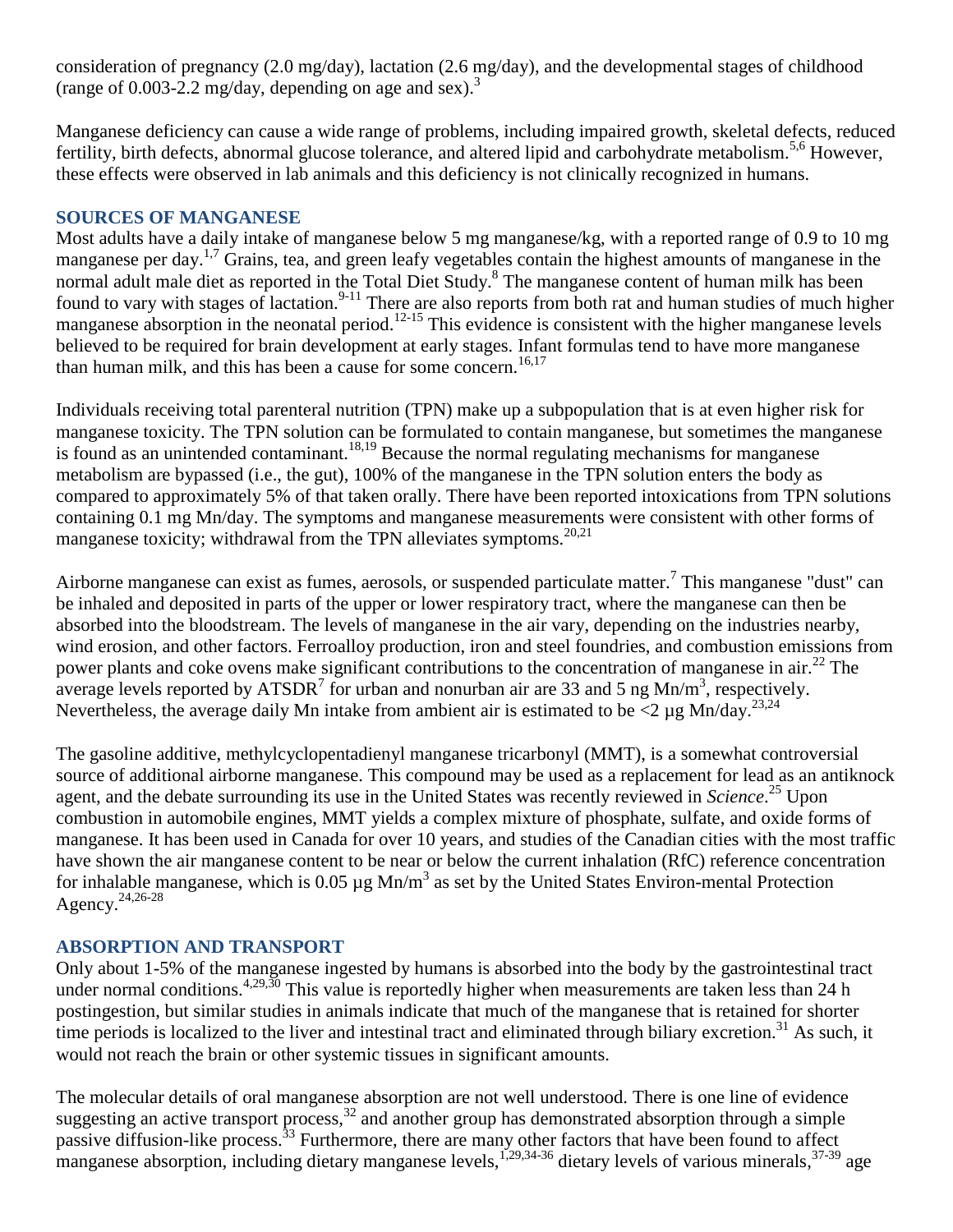and developmental state of the individual, $13-15,40$  and especially iron status. There seems to be an inverse relationship between body iron stores and manganese absorption, perhaps due to competition for transport machinery such as DMT- 1 (divalent metal transporter, also known as DCT- 1 or nramp-2).<sup>41,42</sup> Several studies have demonstrated that iron deficiency increases transport of orally administered manganese into the body as well as delivery to the brain.<sup>1,43-45</sup>

Absorption of manganese via the lungs has only recently been investigated and it seems to depend largely on particle solubility. Whereas MnCl<sub>2</sub>, which is a soluble salt, is quickly taken into the bloodstream, insoluble  $MnO<sub>2</sub>$  given at similar doses was very slowly absorbed and at much lower overall levels.<sup>46</sup> This report also showed that the soluble salt was more readily delivered to the brain. More recently, Dorman et al.<sup>47</sup> also showed that inhaled MnSO<sup>4</sup> was cleared from the lung faster than the less soluble phosphate or tetroxide manganese compounds, and transport into the brain and other tissues reflected this pattern based on particle solubility as well.

Blood manganese is largely bound to  $\beta$ -globulin and albumin (~80%), and a small percentage of trivalent (3+) manganese is found complexed to transferrin.<sup>48-50</sup> Nevertheless, because of the large number of unoccupied binding sites, transferrin has been implicated as a potential transport system for manganese to traverse the blood-brain barrier and other membranes.<sup>51</sup> No other specific transporters are known for blood manganese. Typical serum concentrations of manganese are in the range of 0.8-2.1 µg Mn/L. Neonates generally have the highest levels, a decreasing trend is observed through the first year, and adults have the lowest serum manganese content (reviewed in refs. 52 and 53).

Distribution of manganese to the body tissues is fairly homogeneous. Increased concentration of manganese is found in tissues rich in mitochondria and pigmentation. Bone, liver, pancreas, and kidney tend to have higher manganese levels than other tissues.<sup>54,55</sup> Liver especially accumulates manganese after high exposures, and most absorbed manganese is excreted in bile. Liver disease, therefore, is a risk factor for increased accumulation of manganese in the brain.<sup>56-58</sup>

Transport of manganese into the central nervous system (CNS) has been directly investigated in a limited number of studies. Together, these reports implicate three sites of manganese entry into the brain. The cerebral capillaries, the cerebrospinal fluid (CSF; via choroid plexus transport), and the olfactory nerve are all potential locations of manganese import.<sup>59-61</sup> Acute bolus intravenous injections of large amounts of manganese leads to a saturable transferrin-independent transport across the blood-brain barrier via either active or passive processes.59,62 The choroid plexus, the site of CSF production, is where <sup>54</sup>Mn first appears in rodent brain after bolus injection into the circulation.<sup>63,64</sup> However, at relevant manganese exposure levels, the capillary endothelium seems to represent the route that is physiologically most germane to manganese entry into the CNS. Furthermore, the likeliest modes of transport are by transferrin/transferrin receptor and DMT-1.

Iron, manganese, and other metals are able to be complexed and carried by some of the same transporters. Transferrin/transferrin receptor and DMT- 1, especially, are thought to transport both of these metals, with iron being far more prevalent under normal circumstances. Evidence from Suarez and Eriksson<sup>65</sup> and Aschner and Gannon<sup>66</sup> strongly suggests transport of trivalent manganese complexed to transferrin into the brain capillary endothelium. As such, the high concentration of transferrin receptors in the nucleus accumbens and caudate putamen, which provide efferent fibers to areas rich in manganese (ventral pallidum, globus pallidus, and substantia nigra), is consistent with transferrin-mediated manganese transport.

The role of DMT- 1 in brain manganese transport is currently an area of intense investigation. It has been suggested that much of the manganese that gains access to the CNS does so via DMT- 1 in brain endothelium. Absorption of manganese in the gut is thought to be mediated by DMT-1.<sup>52</sup> Studies of the Belgrade rat, which carries a mutation in the DMT- 1 gene, show that (in addition to frank deficiency in uptake of iron) the homozygote demonstrates lower uptake of radiolabeled manganese than the heterozygote.<sup>67</sup> The Belgrade rat may also be a good model for dissecting the mechanisms of manganese transport into the brain. Additional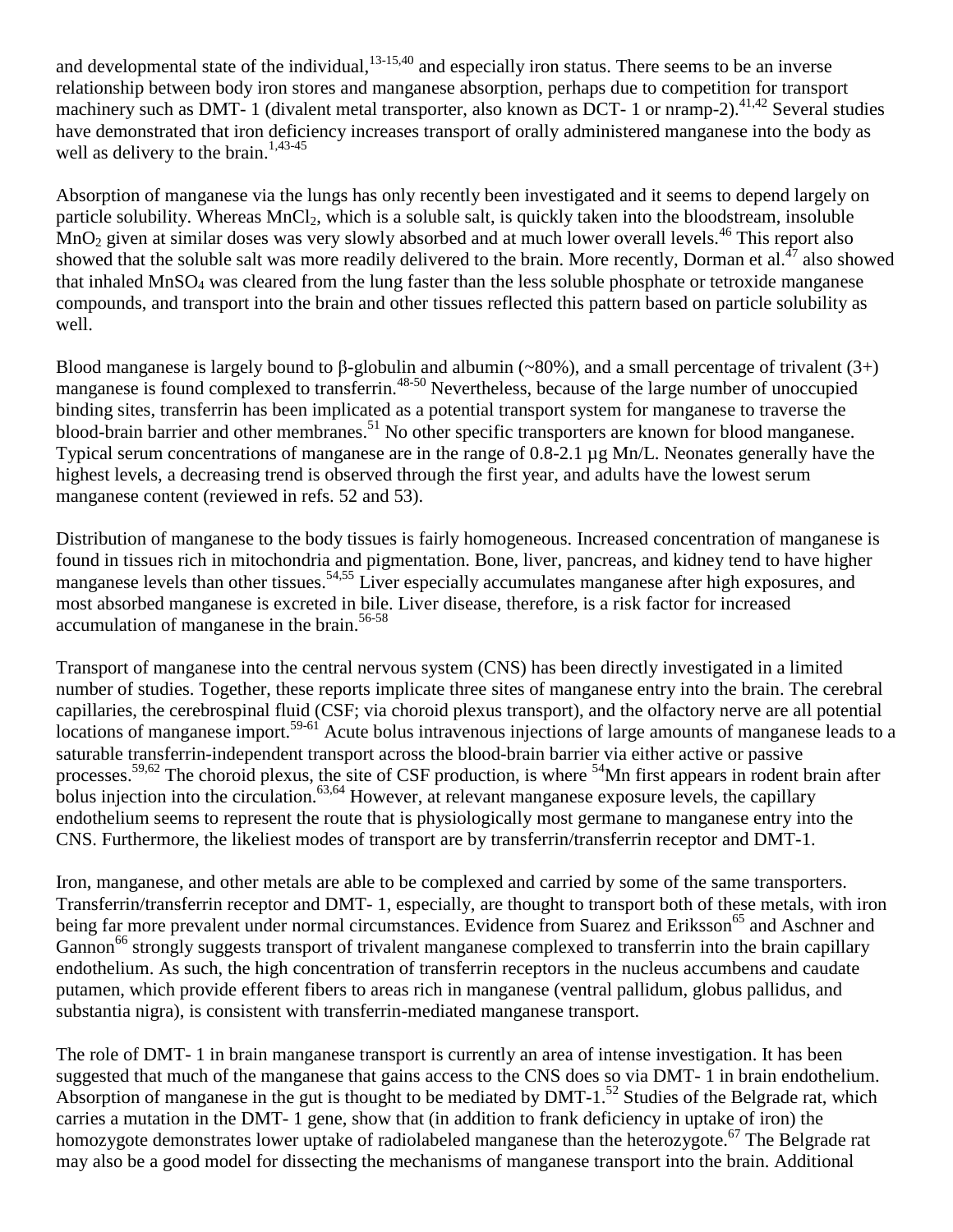experiments to elucidate the role of DMT- 1 in manganese transport into rat brain endothelial cells are under way.

It has been well documented that xenobiotics can travel directly to the brain via the olfactory system.<sup>68</sup> Axonal transport of manganese has also been conclusively demonstrated.<sup>61,63,69-72</sup> Delivery of inhaled manganese is likely through direct intra-axonal transport,<sup>73</sup> and it has been reported in rat, mouse, and freshwater pike after intranasal instillation.<sup>69,73,74</sup> Additionally, Dorman et al.<sup>75</sup> have studied inhalation of various manganesecontaining particulates and also found delivery along the olfactory route. However, the significance of the contribution of this pathway toward manganese toxicity is not yet clear. The striatum and other nonolfactory brain structures do not seem to accumulate much manganese through this route.<sup>61,75,76</sup> Further, there are substantial physiological differences known between human and rodent nasal and brain anatomy that complicate interpretation of comparative studies.<sup>77</sup>

Manganese toxicity studies have revealed that distribution of the metal to the various brain regions is not homogeneous and may even differ across species. Magnetic resonance imaging (MRI) techniques show that, in exposed humans and macaque monkeys, manganese concentrations are highest in striatum, globus pallidus, and substantia nigra.21,78-80 Mixed results have been observed in rodent studies, however. Brenneman and coworkers<sup>81</sup> have reported that rat striatum and globus pallidus do not preferentially accumulate manganese after excess exposure. However, a very recent study in our laboratory showed that, after dietary iron deprivation, manganese accumulated in globus pallidus, hippocampus, and substantia nigra of rat brain.<sup>45</sup> This suggests that iron deficiency in humans might also lead to a higher tendency toward manganese accumulation in brain regions normally rich in iron. Previous work has demonstrated higher absorbance and accumulation in the brain in iron-deficient animals.<sup>45</sup>

# **TOXICITY**

Inhalation of particulate manganese is the most recognized occupational risk for human toxicity. This manganese dust in various forms irritates lungs of humans and animals, causing an inflammatory response,<sup>82</sup> as do many other particulates. Studies thus far have not clarified whether this response is specific to manganese or is representative of the general reaction to inhaled particulates. A recent report shows that oxidative stress in lungs and heart is observed after 5-h inhalation exposure to concentrated ambient particles containing a mixture of metals including Mn.<sup>83</sup> This suggests that the lung inflammation may be a general response to inhaled metal particulates. Nevertheless, there are significant neurological effects specific to manganese particulate inhalation. Impotence and loss of libido have been reported in manganese-exposed workers, $\frac{7}{1}$  but the later-stage neurological effects are the most compelling cause for concern about manganese exposure.

Chronic exposure to high levels of inhalable manganese  $(>1.5 \text{ mg Mn/m}^3)$  is the most frequently observed cause of manganese-induced neurotoxicity.<sup>7,84,85</sup> Ingestion of very large amounts of manganese in water from contaminated wells has also been reported to cause neurotoxicity.<sup>86,87</sup> However, confounding variables in both of these studies make the interpretation questionable. Additionally, Vieregge and coworkers<sup>88</sup> studied human populations chronically consuming high levels of manganese and they were unable to confirm adverse health effects even after 10 years of exposure.

The disorder known as manganism is strongly associated with elevated levels of manganese in the brain. Specifically, structures of the basal ganglia—caudate putamen, globus pallidus, substantia nigra, and subthalamic nuclei, all of which contain substantial levels of nonheme iron—represent regions of highest manganese concentration.<sup>85</sup> The earliest symptoms associated with abnormal manganese accumulation are psychiatric. Compulsive or violent behavior, emotional instability, and hallucinations are characteristic, and patients may also suffer from fatigue, headache, muscle cramps, loss of appetite, apathy, insomnia, and diminished libido. The most severe forms of manganism present with prolonged muscle contractions (known as dystonia), decreased muscle movement (known as hypokinesia), rigidity, and muscle tremors. The physical traits of this disorder thus resemble Parkinson's disease, but there are distinguishing features.78,85,89 While generalized bradykinesia and rigidity are found in both syndromes, the dystonia of manganism is a neurological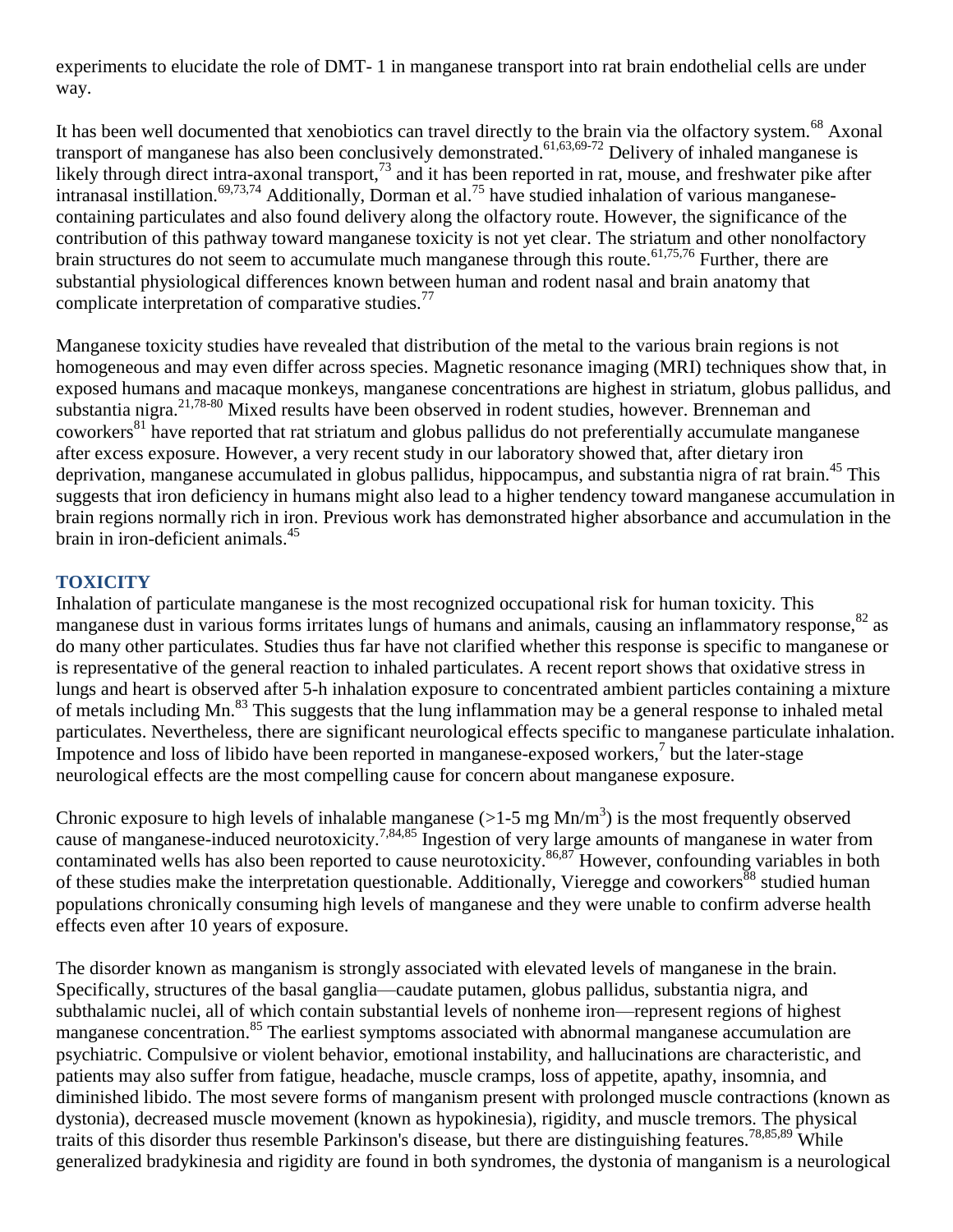sign attributed to damage to the globus pallidus<sup>78</sup> and is only minimally observed in Parkinson's patients. Other features of manganism that differ from parkinsonism were noted in a comprehensive survey of patients with these disorders, and they include less frequent resting tremor, a propensity to fall backward, little or no sustained response to levodopa therapy, and normal fluorodopa uptake, as observed by positron emission tomography (PET).<sup>78,85</sup>



# A. Basal Ganglia

FIGURE 1. Manganese-induced neurotoxicity. (A) Regions of the basal ganglia are affected by manganese accumulation; (1) Manganese preferentially accumulates in globus pallidus (GP), leading to (2), decreased GABA innervation into subthalamic nuclei (STN), which leads to (3), unregulated glutamate (GLU) input into the substantia nigra (SN) and (4), increased dopamine input into the striatum. (B) Manganese induces oxidative stress through mitochondrial perturbation, leading to astrocytic dysfunction and imbalanced extracellular neurochemistry. (Adapted from ref. 107.)

Glutamate from cortical neurons along with γ-amino-butyric acid (GABA) and dopamine from other basal ganglia structures all influence striatal control of motor activity.<sup>90</sup> In Parkinson's disease, the nigrostriatal pathway is affected due to demise of dopaminergic neurons in the substantia nigra. Based on these observations, a model has been proposed in which the etiological damage in manganism is likely to occur to the output pathways downstream of the nigrostriatal dopaminergic pathway (FIG. 1A).<sup>78,85,91</sup>

Animal studies are providing insight into the hypothesis that the developing brain and nervous system may be substantially more sensitive to accumulation of manganese than adult brain. A recent study by Dorman et al.<sup>92</sup> found that rat neonates chronically exposed to oral manganese chloride  $(MnCl<sub>2</sub>)$  accumulate more brain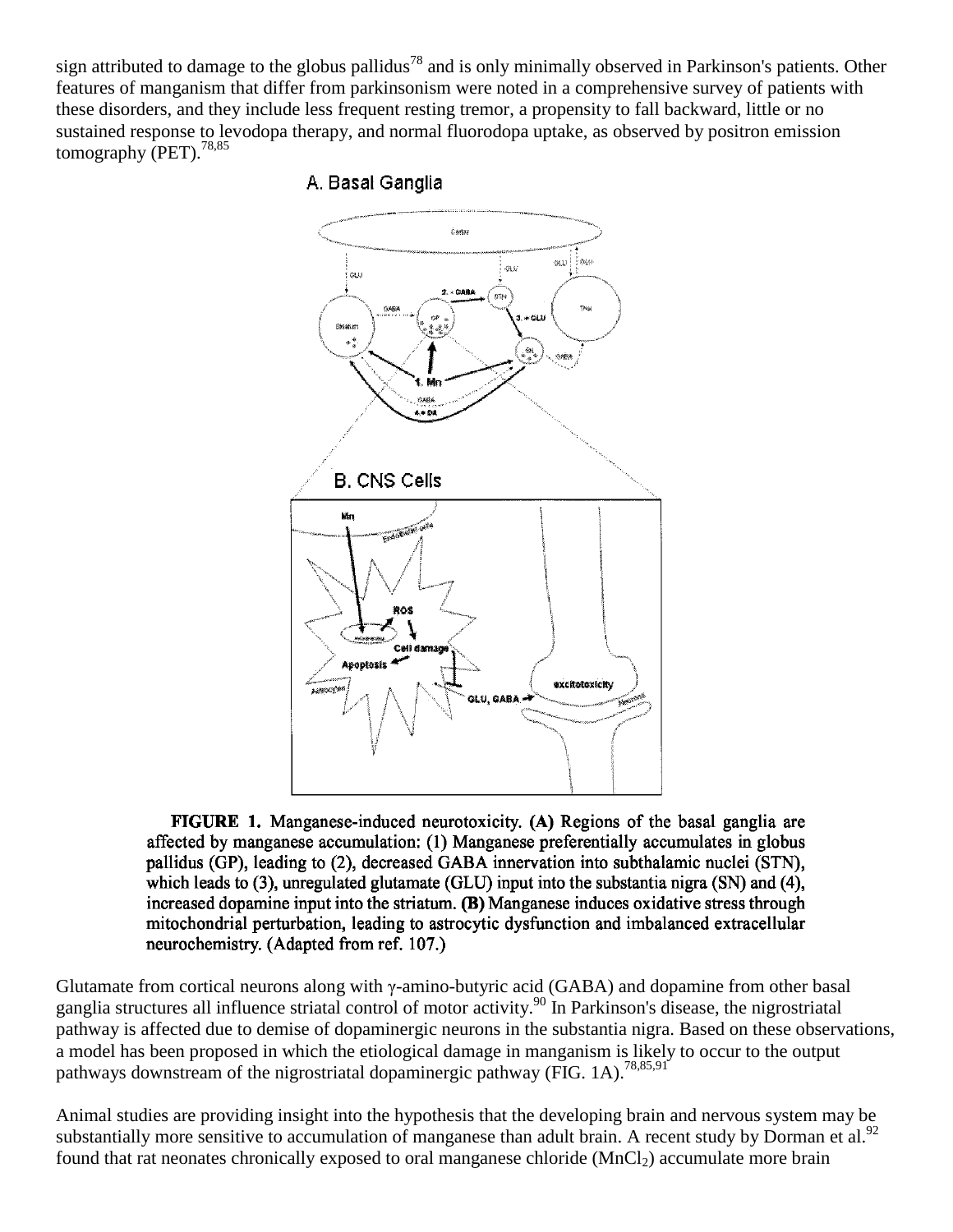manganese than adult rats given equal doses (0, 25, or 50 mg/kg body wt/day). This evidence may suggest increased susceptibility for the developing nervous system, but an alternative explanation is that it could reflect the increased requirement for manganese in the developing CNS.<sup>52</sup> Additionally, there are species differences to consider. The literature available on manganese toxicity in nonhuman primates reports data similar to those obtained from humans with manganism.<sup>52,78</sup> However, rodent studies have yielded mixed findings concerning regional brain manganese distribution and neurochemical and neuropathological responses to manganese exposure.<sup>81,92-94</sup> Further, the behavioral changes observed in manganese-poisoned humans are not replicable in rodents, which further confounds interpretation of results from those studies in assessing the consequences of human exposure.

#### **MANGANESE-INDUCED OXIDATIVE STRESS**

Oxidative stress and its effects on mitochondrial energy metabolism have lately been implicated in a wide range of pathological processes, and especially in neurodegenerative conditions such as Parkinson's or Alzheimer's disease.<sup>95</sup> Furthermore, the intense investigation surrounding the free radical theory of aging is leading many scientists to believe that aging mitochondria are the primary culprits.<sup>96</sup> They are more susceptible to oxidative damage and less efficient at repairing this damage than young mitochondria. Indeed, there is good evidence that in multicellular organisms, such as C. elegans, oxidative stress is an important factor in limiting life span.<sup>97</sup> Witholt et al.<sup>98</sup> recently investigated increased risk to manganese-induced damage using a preparkinsonian rat model treated with low cumulative doses of manganese. They report exacerbation of both neurochemical and motor function changes in the senescent group. A previous report showed that exposure of neurons to MMT resulted in rapid increases in reactive oxygen species followed by mitochondrially induced apoptosis.<sup>99,100</sup> However, it is noteworthy that combustion of MMT in cars yields various manganese salts, the most abundant being phosphate and sulfate. $^{23,24}$ 

Oxygen radicals can damage components of the electron transport and oxidative phosphorylation machinery, and this leads to generation of more reactive oxygen species (namely, superoxide). The new radicals exacerbate the damage and  $\alpha$  "down-ward spiral" ensues.<sup>101</sup> In this scenario, cells are ultimately subjected to energy failure as ATP production declines. The membrane potential is lost as the mitochondria undergo permeability transition, which then leads to cell death.<sup>102</sup> This mitochondrial dysfunction coincides with decreased cerebral metabolic rates in Alzheimer's disease, Parkinson's disease, Huntington's disease, and other neurodegenerative disorders.<sup>102,103</sup> Whether the mitochondrial demise has a causal role or appears as a secondary effect in these disorders is still a subject of intense debate. Albin et al.<sup>104</sup> reviewed a variety of basal ganglia toxicants and concluded that the probable mechanism of action for almost all known basal ganglia neurotoxins is inhibition of mitochondrial function. Studies of this interrelationship are clouded by the fact that mitochondrial function declines as a normal part of the aging process, and age itself is a risk factor for these neurodegenerative diseases. Altogether, the literature seems to point to a strong association between aging, mitochondrial impairment, and oxidative stress.

Optimal brain function is dependent upon cross talk between multiple cell types. In particular, astrocytes produce trophic factors, regulate neurotransmitter and ion concentrations, and remove toxins and debris from the extracellular space around the neurons. Therefore, oxidative impairment of astrocytic functions has the potential to indirectly induce and/or exacerbate neuronal dysfunction.<sup>105</sup> Specifically, removal of the neurotransmitters, GABA, glutamate, and dopamine, from the extracellular fluid can be altered by manganese treatment.45,106-108 Neurons vicinal to the affected astrocytes are then potentially made susceptible to excitotoxicity or other downstream dysfunction because of the imbalanced extracellular neurochemistry (see FIG. 1 B).

On the subcellular level, manganese is most concentrated in mitochondria.<sup>109</sup> However, the overall percentage of manganese found in the mitochondria of specific brain regions did not increase after manganese exposure in neonatal rats,<sup>81</sup> which indicates that there is not additional selective uptake into this organelle at higher manganese levels. Nevertheless, decreased complex I activity, increased oxidative damage, and altered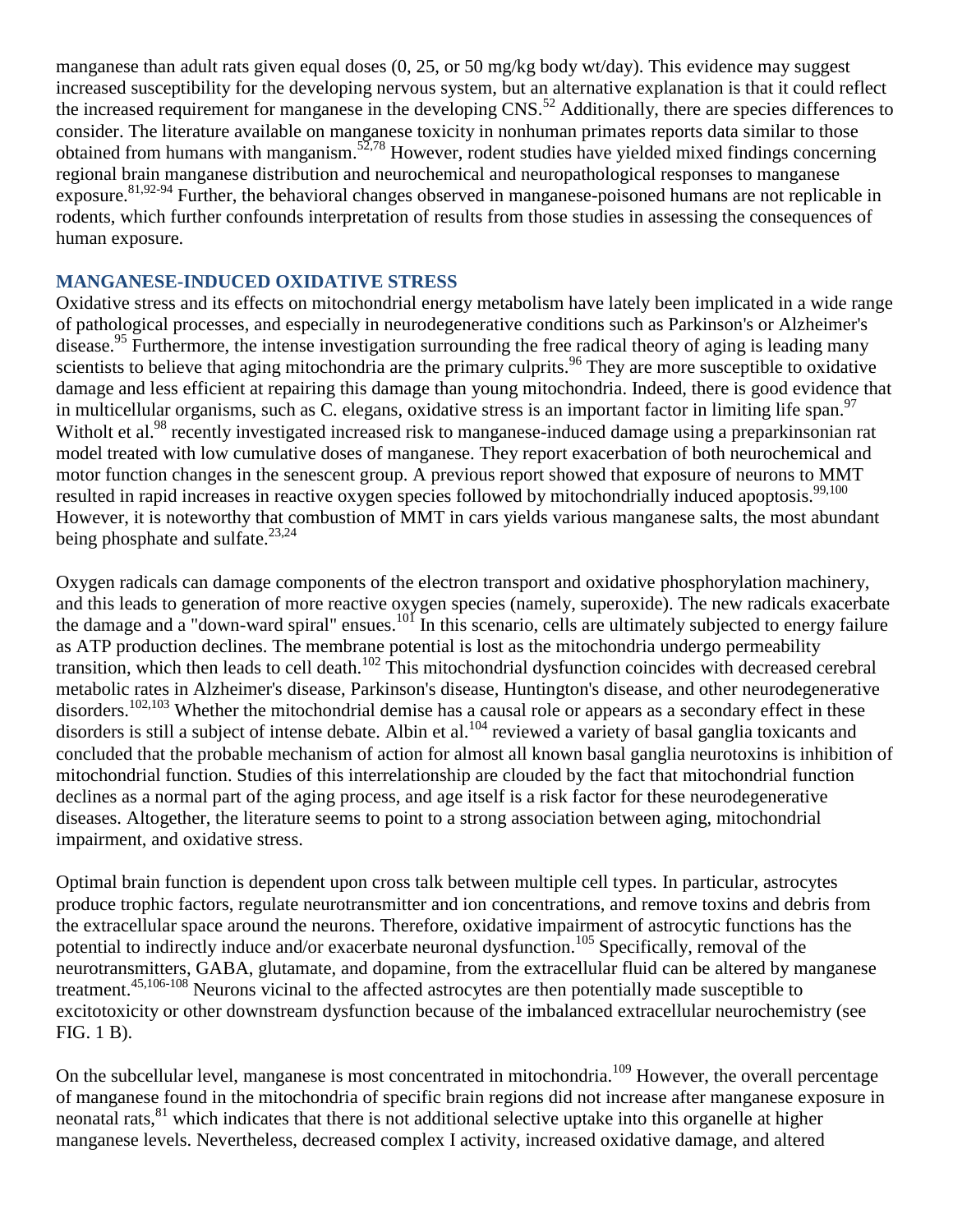activities of antioxidant defense enzymes have been demonstrated in Parkinson's disease.<sup>95</sup> This supports a growing body of literature on oxidative stress in neurodegeneration.

Gavin et al.<sup>110</sup> showed evidence suggesting that the ATPase complex is inhibited at very low levels of mitochondrial manganese and that complex I is inhibited only at higher manganese concentrations. In another study, treatment of striatal neurons with manganese showed dose-dependent losses of mitochondrial membrane potential and complex II activity.<sup>111</sup> Collectively, these results indicate that manganese may trigger apoptoticlike neuronal death secondary to mitochondrial dysfunction. However, it is possible that necrosis may be involved to some extent as Roth et al.<sup>112</sup> found that caspases were not involved in manganese-induced neuronal death.

Zwingmann and colleagues recently reported that neurons treated for 5 days with  $MnCl<sub>2</sub>$  are extremely susceptible to oxidative stress and energy failure through the resulting mitochondrial dysfunction,  $^{113}$  whereas astrocytes fare slightly better after the same treatment. When the cells were cocultured, comparative NMR data showed "disturbed astrocytic function and a failure of astrocytes to provide neurons with substrates for energy and neurotransmitter metabolism, leading to deterioration of neuronal antioxidant capacity (decreased glutathione levels) and energy metabolism". These results are consistent with previous reports from our lab and others demonstrating the important role of astrocytes in effectively buffering the extracellular environment to protect the more sensitive neurons. It has also been reported in many cases that astrocytes have higher levels of glutathione and some other antioxidant defenses than neurons.<sup>114,115</sup>

A final factor in manganese toxicity is the oxidation state of the metal. It has been shown that trivalent manganese is more effective at inhibiting complex I,  $^{116-118}$  but the divalent form is by far the predominant species within cells and is largely bound to ATP.<sup>118</sup> Nevertheless, manganese in any state will spontaneously give rise to infinitesimal amounts of trivalent manganese, and HaMai et al.<sup>119</sup> demonstrated that trivalent manganese, even at trace amounts, can cause formation of reactive oxygen species. Interestingly, the mitochondria also paradoxically rely heavily on manganese for antioxidant protection as it is the critical cofactor for the important superoxide dismutase enzyme specific to this organelle. In fact, mice lacking the mitochondrial isoform of SOD have a mean life span of 8 days, whereas mice deficient in cytosolic or extracellular SODs have a very benign phenotype.  $97$ 

The mechanisms of manganese toxicity in the brain are slowly being elucidated. At present, the preponderance of evidence indicates that oxidative stress and mitochondria play major roles in the manganese-induced degenerative processes that lead to dysfunction in the basal ganglia. It is well established that astrocytes are critical in defending the more sensitive neurons, and we will continue to study their role in preventing degenerative mechanisms. Furthermore, there is insufficient data to determine whether any subpopulations are in fact more susceptible to manganese-induced neurodegeneration. These issues clearly warrant future investigations.

# **REFERENCES**

1. FINLEY, J.W. & C.D. DAVIS. 1999. Manganese deficiency and toxicity: are high or low dietary amounts of manganese cause for concern? Biofactors 10: 15-24.

- 2. TAKEDA, A. 2003. Manganese action in brain function. Brain Res. Brain Res. Rev. 41: 79-87.
- 3. NAS. 2002. Dietary reference intakes for vitamin A, vitamin K, arsenic, boron, chromium, copper, iodine, iron, manganese, molybdenum, nickel, silicon, vanadium, and zinc. Available at [www.nap.edu/books/0309072794/html/.](http://www.nap.edu/books/0309072794/html/)
- 4. FINLEY, J.W., P.E. JOHNSON & L.K. JOHNSON. 1994. Sex affects manganese absorption and retention by humans from a diet adequate in manganese. Am. J. Clin. Nutr. 60: 949-955.
- 5. FREELAND-GRAVES, J. & C. LLANES. 1994. Models to study manganese deficiency. In Manganese in Health and Disease, pp. 115-120. CRC Press. Boca Raton, FL.
- 6. KEEN, C.L. et al. 1999. Nutritional aspects of manganese from experimental studies. Neurotoxicology 20: 213-223.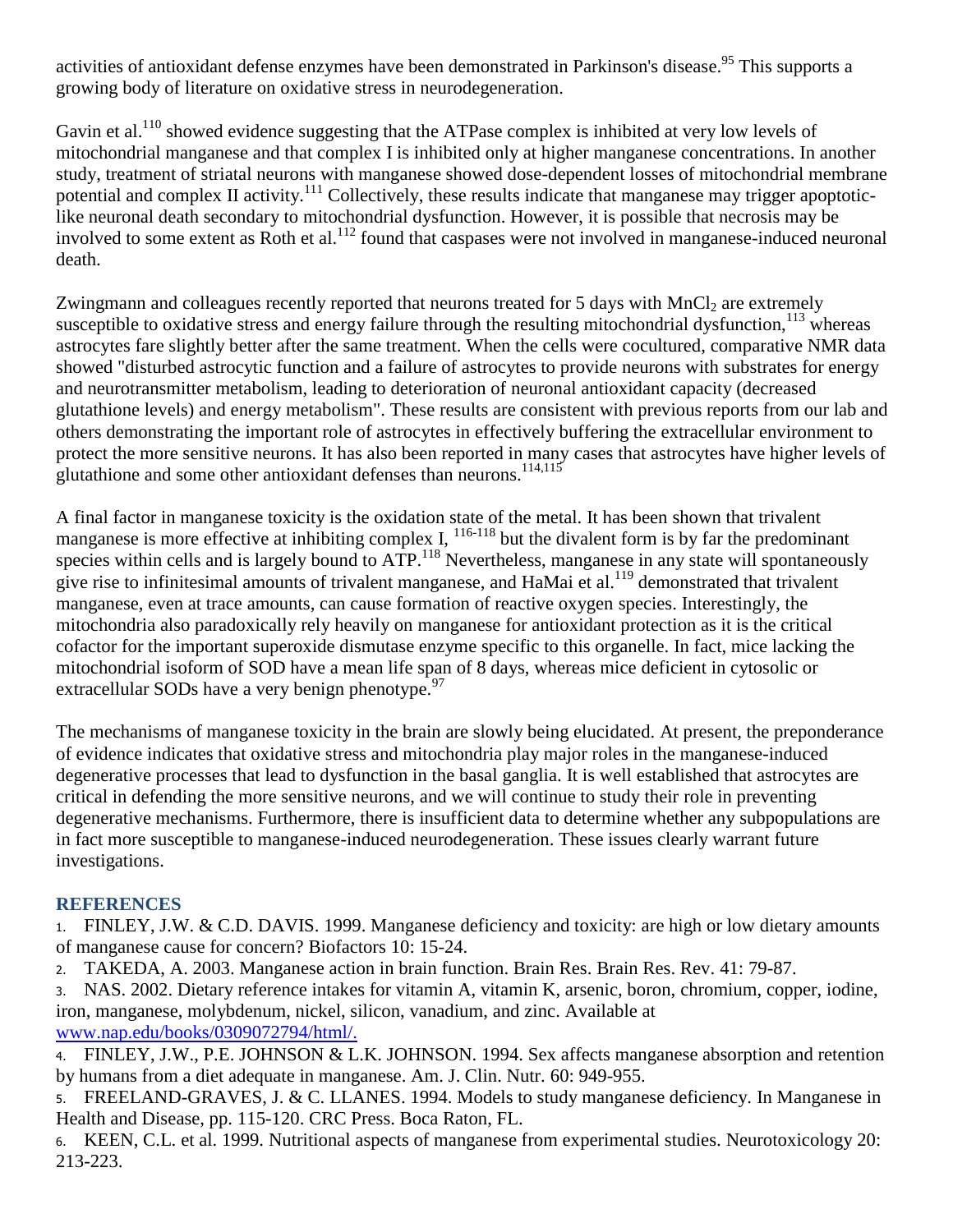7. AGENCY FOR TOXIC SUBSTANCES AND DISEASE REGISTRY. 2000. Toxicological profile for manganese. U.S. Department of Health and Human Services Public Health Service. Available at [www.atsdr.cdc.gov/toxprofiles/tp151.html/.](http://www.atsdr.cdc.gov/toxprofiles/tp151.html/)

8. PENNINGTON, J.A. & S.A. SHOEN. 1996. Total Diet Study: estimated dietary intakes of nutritional elements, 1982-1991. Int. J. Vitam. Nutr. Res. 66: 350-362.

9. CASEY, C.E., K.M. HAMBIDGE & M.C. NEVILLE. 1985. Studies in human lactation: zinc, copper, manganese, and chromium in human milk in the first month of lactation. Am. J. Clin. Nutr. 41: 1193-1200.

10. STASTNY, D., R.S. VOGEL & M.F. PICCIANO. 1984. Manganese intake and serum manganese concentration of human milk-fed and formula-fed infants. Am. J. Clin. Nutr. 39:872-878.

11. VAUGHAN, L.A., C.W. WEBER & S.R. KEMBERLING. 1979. Longitudinal changes in the mineral content of human milk. Am. J. Clin. Nutr. 32: 2301-2306.

12. GRUDEN, N. 1977. Suppression of transduodenal manganese transport by milk diet supplemented with iron. Nutr. Metab. 21: 305-309.

13. KEEN, C.L., J.G. BELL & B. LONNERDAL. 1986. The effect of age on manganese uptake and retention from milk and infant formulas in rats. J. Nutr. 116: 395-402.

14. ZLOTKIN, S.H., S. ATKINSON & G. LOCKITCH. 1995. Trace elements in nutrition for premature infants. Clin. Perinatol. 22: 223-240.

15. DORNER, K. et al. 1989. Longitudinal manganese and copper balances in young infants and preterm infants fed on breast-milk and adapted cow's milk formulas. Br. J. Nutr. 61:559-572.

16. KRACHLER, M. & E. ROSSIPAL. 2000. Concentrations of trace elements in extensively hydrolysed infant formulae and their estimated daily intakes. Ann. Nutr. Metab. 44: 68-74.

17. LONNERDAL, B. 1994. Nutritional aspects of soy formula. Acta Paediatr. Suppl. 402: 105-108. 18. HAMBIDGE, K.M. et al. 1989. Plasma manganese concentrations in infants and children receiving parenteral nutrition. J. Parenter. Enteral Nutr. 13: 168-171.

19. KURKUS, J., N.W. ALCOCK & M.E. SHILS. 1984. Manganese content of large-volume parenteral solutions and of nutrient additives. J. Parenter. Enteral Nutr. 8: 254-257.

20. BERTINET, D.B. et al. 2000. Brain manganese deposition and blood levels in patients undergoing home parenteral nutrition. J. Parenter. Enter. Nutr. 24: 223-227.

21. KAFRISTA, Y. et al. 1998. Long-term outcome of brain manganese deposition in patients on home parenteral nutrition. Arch. Dis. Child. 79: 263-265.

22. LIOY, P.J. 1983. Air pollution emission profiles of toxic and trace elements from energy related sources: status and needs. Neurotoxicology 4: 103-112.

23. LYNAM, D.R. et al. 1999. Environmental effects and exposures to manganese from use of

methylcyclopentadienyl manganese tricarbonyl (MMT) in gasoline. Neurotoxicology 20:145-150.

24. ZAYED, J. et al. 1999. Airborne manganese particulates and methylcyclopentadienyl manganese

tricarbonyl (MMT) at selected outdoor sites in Montreal. Neurotoxicology 20:151-157.

25. KAISER, J. 2003. Manganese: a high-octane dispute. Science 300: 926-928.

26. CLAYTON, C.A. et al. 1999. Estimating distributions of long-term particulate matter and manganese exposures for residents of Toronto, Canada. Atmos. Environ. 33: 2515-2526.

27. LORANGER, S. & J. ZAYED. 1997. Environmental contamination and human exposure to airborne total and respirable manganese in Montreal. J. Air Waste Manag. Assoc. 47: 983-989.

28. PELLIZARI, E.D. et al. 1999. Particulate matter and manganese exposures in Toronto, Canada. Atmos. Environ. 33: 721-734.

29. DAVIS, C.D., L. ZECH & J.L. GREGER. 1993. Manganese metabolism in rats: an improved methodology for assessing gut endogenous losses. Proc. Soc. Exp. Biol. Med. 202: 103-108.

30. DAVIDSSON, L. et al. 1988. Intrinsic and extrinsic labeling for studies of manganese absorption in humans. J. Nutr. 118: 1517-1521.

31. BALLATORI, N., E. MILES & T.W. CLARKSON. 1987. Homeostatic control of manganese excretion in the neonatal rat. Am. J. Physiol. 252: R842-R847.

32. GARCIA-ARANDA, J.A., R.A. WAPNIR & F. LIFSHITZ. 1983. In vivo intestinal absorption of manganese in the rat. J. Nutr. 113: 2601-2607.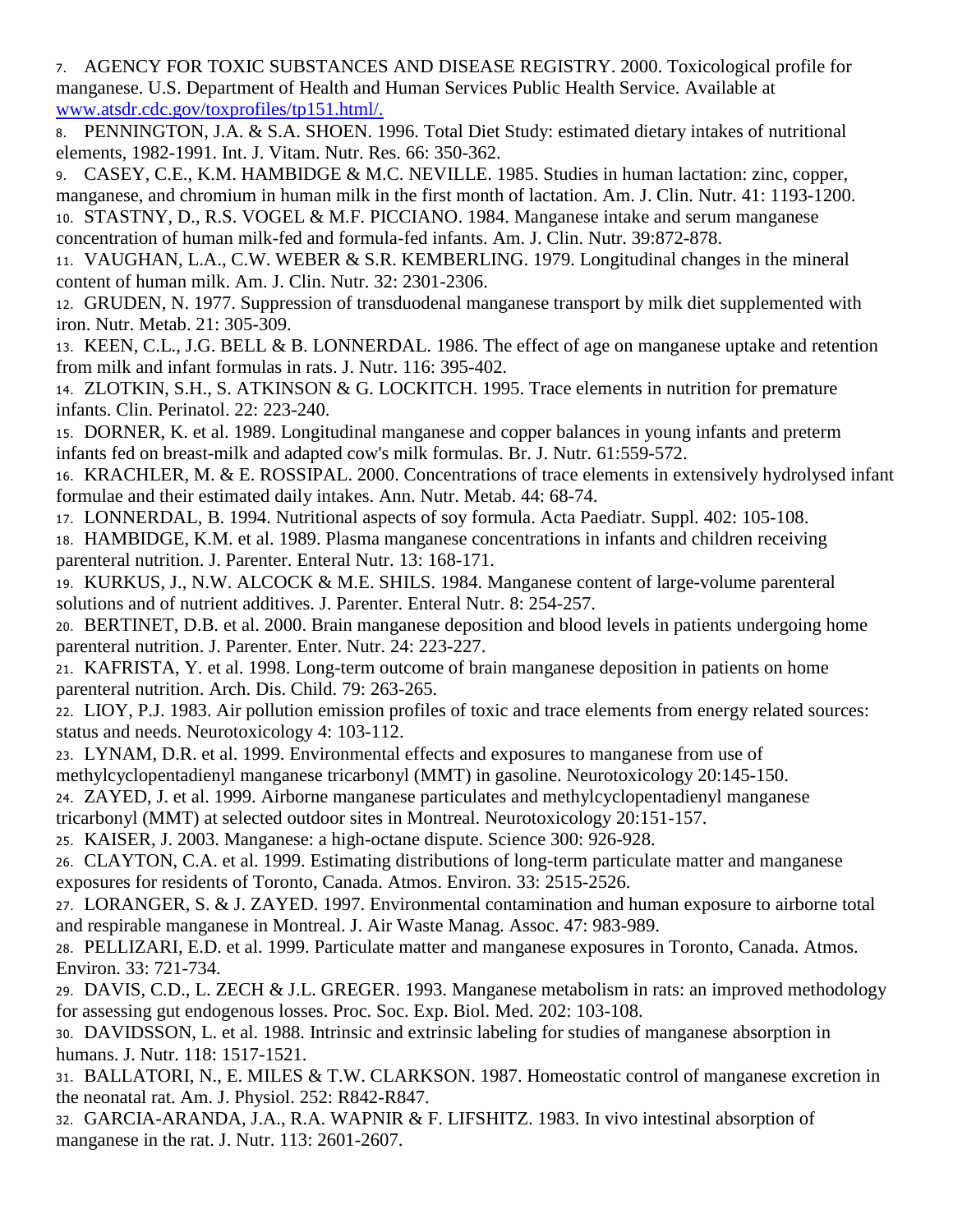33. BELL, J.G., C.L. KEEN & B. LONNERDAL. 1989. Higher retention of manganese in suckling than in adult rats is not due to maturational differences in manganese uptake by rat small intestine. J. Toxicol. Environ. Health 26: 387-398.

34. BRITTON, A.A. & G.C. COTZIAS. 1966. Dependence of manganese turnover on intake. Am. J. Physiol. 211: 203-206.

35. DORMAN, D.C. et al. 2001. Influence of dietary manganese on the pharmacokinetics of inhaled manganese sulfate in male CD rats. Toxicol. Sci. 60: 242-251.

36. MALECKI, E.A. et al. 1996. Biliary manganese excretion in conscious rats is affected by acute and chronic manganese intake, but not by dietary fat. J. Nutr. 126: 489-498.

37. DAVIDSSON, L. et al. 199 1. The effect of individual dietary components on manganese absorption in humans. Am. J. Clin. Nutr. 54: 1065-1070.

38. LAI, J.C. et al. 1999. Manganese mineral interactions in brain. Neurotoxicology 20: 433-444.

39. PLANELLS, E. et al. 2000. Effect of magnesium deficiency on enterocyte Ca, Fe, Cu, Zn, Mn, and Se content. J. Physiol. Biochem. 56: 217-222.

40. GRUDEN, N. 1977. Suppression of transduodenal manganese transport by milk diet supplemented with iron. Nutr. Metab. 21: 305-309.

41. DAVIS, C.D., E.A. MALECKI & J.L. GREGER. 1992. Interactions among dietary manganese, heme iron, and nonheme iron in women. Am. J. Clin. Nutr. 56: 926-932.

42. GUNSHIN, H. et al. 1997. Cloning and characterization of a mammalian proton-coupled metal-ion transporter. Nature 388: 482-488.

43. CHANDRA, S.V. & G.S. SHUKLA. 1976. Role of iron deficiency in inducing susceptibility to manganese toxicity. Arch. Toxicol. 35: 319-323.

44. SHUKLA, A., K.N. AGARWAL & G.S. SHUKLA. 1989. Effect of latent iron deficiency on metal levels of rat brain regions. Biol. Trace Elem. Res. 22: 141-152.

45. ERIKSON, K.M. et al. 2002. Manganese accumulates in iron-deficient rat brain regions in a heterogeneous fashion and is associated with neurochemical alterations. Biol. Trace Elem. Res. 87: 143-156.

46. ROELS, H. et al. 1997. Influence of the route of administration and the chemical form (MnCl2, MnO2) on the absorption and cerebral distribution of manganese in rats. Arch. Toxicol. 71: 223-230.

47. DORMAN, D.C. et al. 2001. Influence of particle solubility on the delivery of inhaled manganese to the rat brain: manganese sulfate and manganese tetroxide pharmacokinetics following repeated (14-day) exposure. Toxicol. Appl. Pharmacol. 170: 79-87.

48. AISEN, P., R. AASA & A.G. REDFIELD. 1969. The chromium, manganese, and cobalt complexes of transferrin. J. Biol. Chem. 244: 4628-4633.

49. CRITCHFIELD, J.W. & C.L. KEEN. 1992. Manganese +2 exhibits dynamic binding to multiple ligands in human plasma. Metabolism 41: 1087-1092.

50. UEDA, F. et al. 1993. Rate of 9Fe uptake into brain and cerebrospinal fluid and the influence thereon of antibodies against the transferrin receptor. J. Neurochem. 60: 106-113.

51. ASCHNER, M. & J.L. ASCHNER. 1990. Manganese transport across the blood-brain barrier: relationship to iron homeostasis. Brain Res. Bull. 24: 857-860.

52. ASCHNER, M., K.M. ERIKSON & D.C. DORMAN. 2003. Manganese dosimetry: species differences and implications for neurotoxicity. Crit. Rev. Toxicol. In press.

53. MIZOGUCHI, N. et al. 2001. Manganese elevations in blood of children with congenital portosystemic shunts. Eur. J. Pediatr. 160: 247-250.

54. KEEN, C.L. & S. ZIDENBERG-CHERR. 1994. Manganese toxicity in humans and experimental animals. In Manganese in Health and Disease, pp. 193-205. CRC Press. Boca Raton, FL.

55. REHNBERG, G.L. et al. 1980. Chronic manganese oxide administration to preweanling rats: manganese accumulation and distribution. J. Toxicol. Environ. Health 6: 217-226.

56. MALECKI, E.A. et al. 1999. Iron and manganese homeostasis in chronic liver disease: relationship to pallidal T1-weighted magnetic resonance signal hyperintensity. Neurotoxicology 20: 647-652.

57. HERYNEK, V. et al. 2001. Chronic liver disease: relaxometry in the brain after liver transplantation. MAGMA 12: 10-15.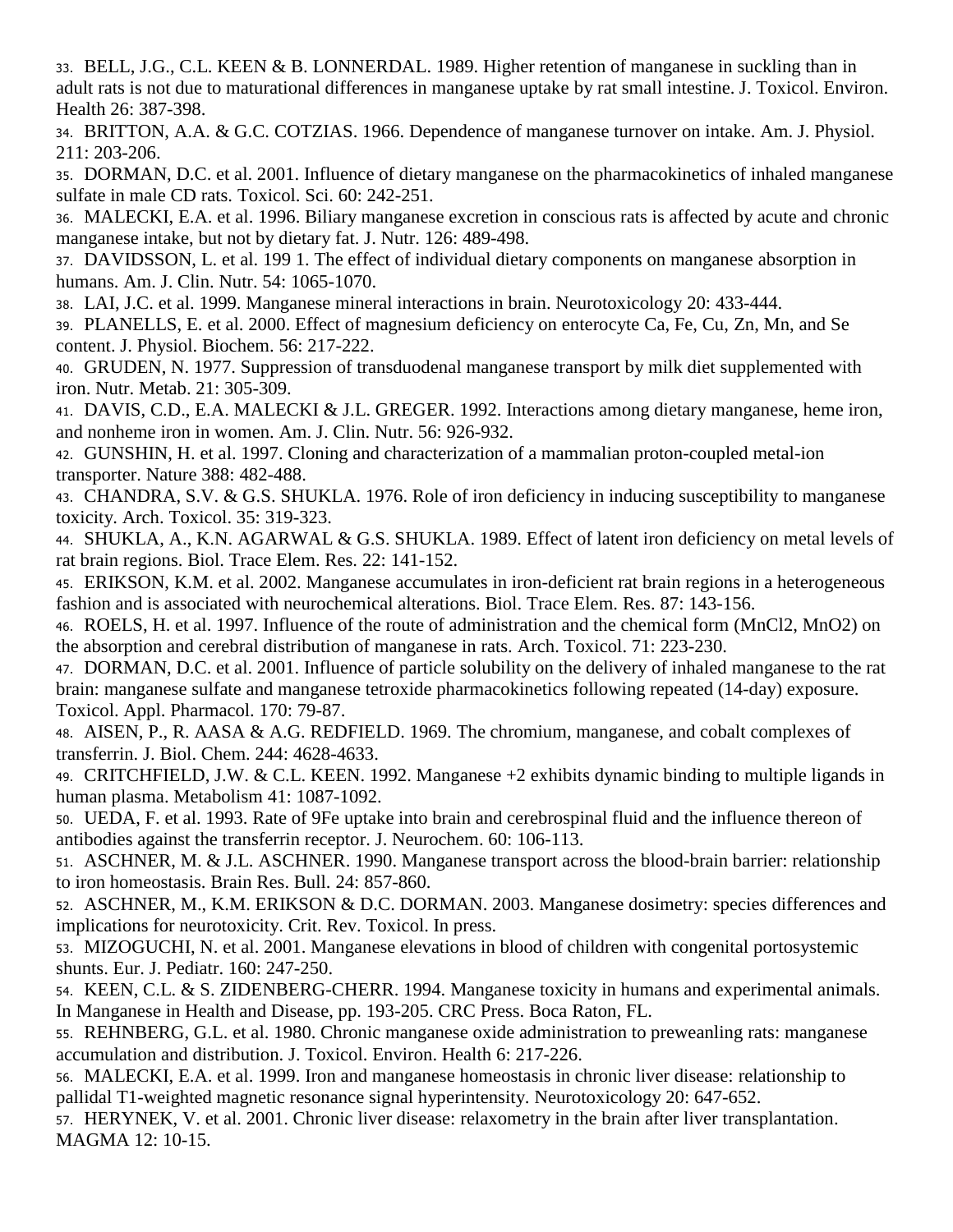58. MONTES, S. et al. 2001. Striatal manganese accumulation induces changes in dopamine metabolism in the cirrhotic rat. Brain Res. 891: 123-129.

59. MURPHY, V.A. et al. 1991. Saturable transport of manganese(II) across the rat blood-brain barrier. J. Neurochem. 57: 948-954.

60. RABIN, O. et al. 1993. Rapid brain uptake of manganese(II) across the blood-brain barrier. J. Neurochem. 61: 509-517.

61. BRENNEMAN, K.A. et al. 2000. Direct olfactory transport of inhaled manganese ((54)MnCl(2)) to the rat brain: toxicokinetic investigations in a unilateral nasal occlusion model. Toxicol. Appl. Pharmacol. 169: 238- 248.

62. WADHWANI, K.C. et al. 1992. Saturable transport of manganese(II) across blood-nerve barrier of rat peripheral nerve. Am. J. Physiol. 262: R284-R288.

63. TAKEDA, A., J. SAWASHITA & S. OKADA. 1998. Manganese concentration in rat brain: manganese transport from the peripheral tissues. Neurosci. Lett. 242: 45-48.

64. MALECKI, E.A. et al. 1999. Existing and emerging mechanisms for transport of iron and manganese to the brain. J. Neurosci. Res. 56: 113-122.

65. SUAREZ, N. & H. ERIKSSON. 1993. Receptor-mediated endocytosis of a manganese complex of transferrin into neuroblastoma (SHSY5Y) cells in culture. J. Neurochem. 61: 127-131.

66. ASCHNER, M. & M. GANNON. 1994. Manganese (Mn) transport across the rat blood-brain barrier: saturable and transferrin-dependent transport mechanisms. Brain Res. Bull. 33: 345-349.

67. CHUA, A.C. & E.H. MORGAN. 1997. Manganese metabolism is impaired in the Belgrade laboratory rat. J. Comp. Physiol. B167: 361-369.

68. MATHISON, S., R. NAGILLA & U.B. KOMPELLA. 1998. Nasal route for direct delivery of solutes to the central nervous system: fact or fiction? J. Drug Target 5: 415-441.

69. GIANUTSOS, G., G.R. MORROW & J.B. MORRIS. 1997. Accumulation of manganese in rat brain following intranasal administration. Fundam. Appl. Toxicol. 37: 102-105.

70. HENRIKSSON, J., J. TALLKVIST & H. TJALVE. 1999. Transport of manganese via the olfactory pathway in rats: dosage dependency of the uptake and subcellular distribution of the metal in the olfactory epithelium and the brain. Toxicol. Appl. Pharmacol. 156:119-128.

71. LIN, C.P. et al. 2001. Validation of diffusion tensor magnetic resonance axonal fiber imaging with registered manganese-enhanced optic tracts. Neuroimage 14: 1035-1047.

72. SALEEM, K.S. et al. 2002. Magnetic resonance imaging of neuronal connections in the macaque monkey. Neuron 34: 685-700.

73. TJALVE, H. & J. HENRIKSSON. 1999. Uptake of metals in the brain via olfactory pathways. Neurotoxicology 20: 181-195.

74. TJALVE, H., C. MEJARE & K. BORG-NECZAK. 1995. Uptake and transport of manganese in primary and secondary olfactory neurones in pike. Pharmacol. Toxicol. 77: 23-3 1.

75. DORMAN, D.C. et al. 2002. Olfactory transport: a direct route of delivery of inhaled manganese phosphate to the rat brain. J. Toxicol. Environ. Health A65: 1493-15 11.

76. TJALVE, H. et al. 1996. Uptake of manganese and cadmium from the nasal mucosa into the central nervous system via olfactory pathways in rats. Pharmacol. Toxicol. 79: 347-356.

77. DORMAN, D.C., J.G. OWENS & K.T. MORGAN. 1997. Olfactory Neurotoxicology. In Comprehensive Toxicology. Volume 11: Nervous System and Behavioral Toxicology, pp. 281-294. Elsevier. Cambridge, UK. 78. CALNE, D.B. et al. 1994. Manganism and idiopathic parkinsonism: similarities and differences. Neurology 44: 1583-1586.

79. ERIKSSON, H. et al. 1992. Manganese induced brain lesions in Macacafascicularis as revealed by positron emission tomography and magnetic resonance imaging. Arch. Toxicol. 66: 403-407.

80. NAGATOMO, S. et al. 1999. Manganese intoxication during total parenteral nutrition: report of two cases and review of the literature. J. Neurol. Sci. 162: 102-105.

81. BRENNEMAN, K.A. et al. 1999. Manganese-induced developmental neurotoxicity in the CD rat: is oxidative damage a mechanism of action? Neurotoxicology 20: 477-487.

82. ROELS, H. et al. 1987. Relationship between external and internal parameters of exposure to manganese in workers from a manganese oxide and salt producing plant. Am. J. Ind. Med. 11: 297-305.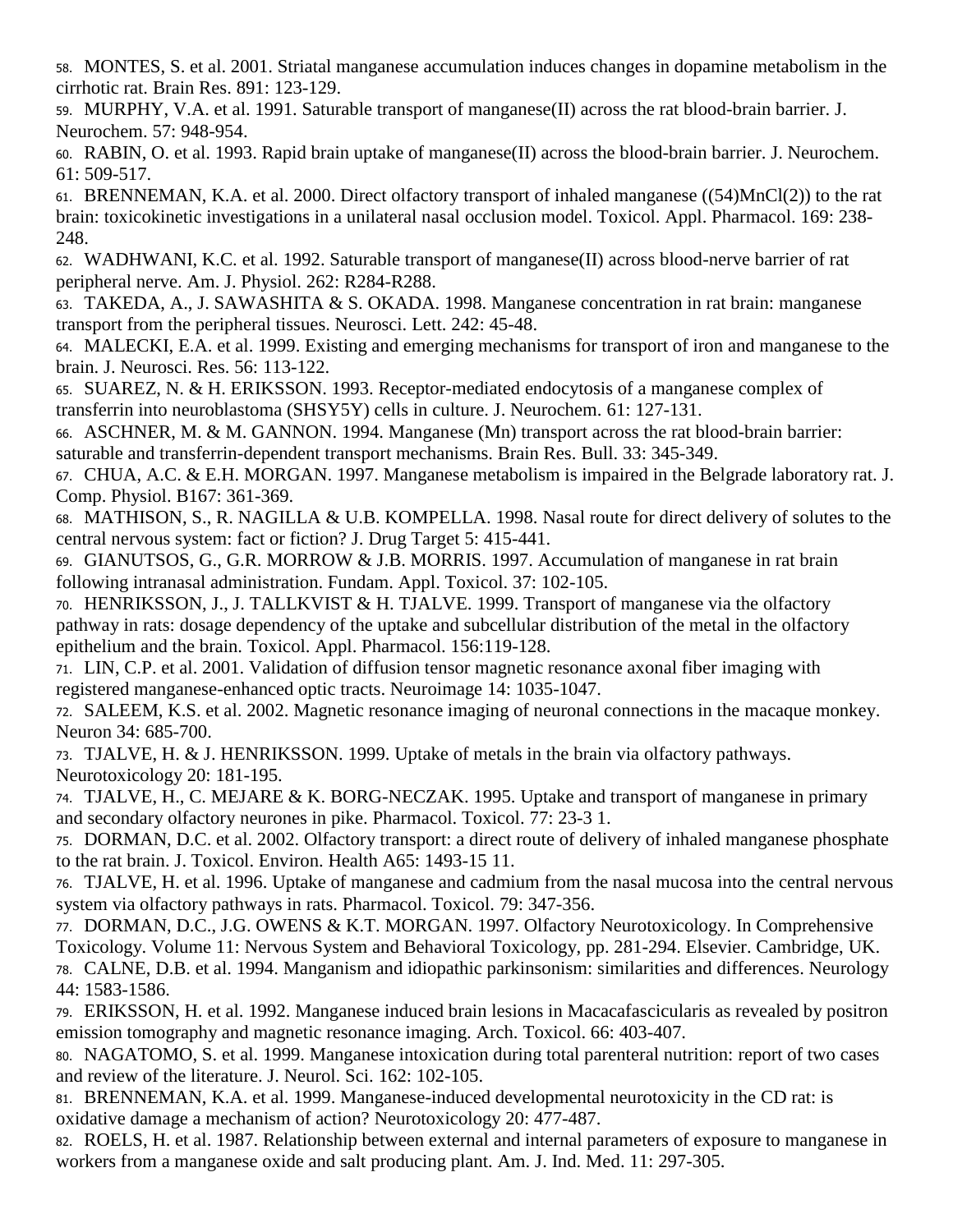83. GURGUEIRA, S.A. et al. 2002. Rapid increases in the steady-state concentration of reactive oxygen species in the lungs and heart after particulate air pollution inhalation. Environ. Health Perspect. 110: 749-755. 84. MERGLER, D. et al. 1994. Nervous system dysfunction among workers with long-term exposure to manganese. Environ. Res. 64: 151-180.

85. PAL, P.K., A. SAMI & D.B. CALNE. 1999. Manganese neurotoxicity: a review of clinical features, imaging, and pathology. Neurotoxicology 20: 227-238.

86. KAWAMURA, R. et al. 1941. Intoxication by manganese in well water. Arch. Exp. Med. 18: 145-169. 87. KONDAKIS, X.G. et al. 1989. Possible health effects of high manganese concentrations in drinking water. Arch. Environ. Health 44: 175-178.

88. VIEREGGE, P. et al. 1995. Long term exposure to manganese in rural well water has no neurological effects. Can. J. Neurol. Sci. 22: 286-289.

89. BEUTER, A. et al. 1994. Diadochokinesimetry: a study of patients with Parkinson's disease and manganese exposed workers. Neurotoxicology 15: 655-664.

90. CARLSSON, M. & A. CARLSSON. 1990. Interactions between glutamatergic and monoaminergic systems within the basal ganglia-implications for schizophrenia and Parkinson's disease. Trends Neurosci. 13: 272-276.

91. VERITY, M.A. 1999. Manganese neurotoxicity: a mechanistic hypothesis. Neurotoxicology 20: 489-497. 92. DORMAN, D.C. et al. 2000. Neurotoxicity of manganese chloride in neonatal and adult CD rats following subchronic (21 -day) high-dose oral exposure. J. Appl. Toxicol. 20: 179-187.

93. NEWLAND, M.C. 1999. Animal models of manganese's neurotoxicity. Neurotoxicology 20:415-432.

94. PAPPAS, B.A. et al. 1997. Perinatal manganese exposure: behavioral, neurochemical, and

histopathological effects in the rat. Neurotoxicol. Teratol. 19: 17-25.

95. ALBERS, D.S. & M.F. BEAL. 2000. Mitochondrial dysfunction and oxidative stress in aging and neurodegenerative disease. J. Neura Transm. Suppl. 59: 133-154.

96. BECKMAN, K.B. & B.N. AMES. 1998. Mitochondrial aging: open questions. Ann. N.Y. Acad. Sci. 854: 118-127.

97. MELOV, S. 2002. Therapeutics against mitochondrial oxidative stress in animal models of aging. Ann. N.Y. Acad. Sci. 959: 330-340.

WITHOLT, R., R.H. GWIAZDA & D.R. SMITH. 2000. The neurobehavioral effects of subchronic manganese exposure in the presence and absence of pre-parkinsonism. Neurotoxicol. Teratol. 22: 851-861. 99. ANANTHARAM, V. et al. 2002. Caspase-3-dependent proteolytic cleavage of protein kinase Cδ is essential for oxidative stress-mediated dopaminergic cell death after exposure to methylcyclopentadienyl manganese tricarbonyl. J. Neurosci. 22: 1738-175 1.

100. KITAZAWA, M. et al. 2002. Oxidative stress and mitochondrial-mediated apoptosis in dopaminergic cells exposed to methylcyclopentadienyl manganese tricarbonyl. J. Pharmacol. Exp. Ther. 302: 26-35.

101. MELOV, S. 2000. Mitochondrial oxidative stress: physiologic consequences and potential for a role in aging. Ann. N.Y. Acad. Sci. 908: 219-225.

102. CALABRESE, V. et al. 2001 Mitochondrial involvement in brain function and dysfunction: relevance to aging, neurodegenerative disorders and longevity. Neurochem. Res. 26: 739-764.

103. BLASS, J.P. 2001. Brain metabolism and brain disease: is metabolic deficiency the proximate cause of Alzheimer dementia? J. Neurosci. Res. 66: 851-856.

104. ALBIN, R.L. 2000. Basal ganglia neurotoxins. Neurol. Clin. 18: 665-680.

105. ASCHNER, M., U. SONNEWALD & K.H. TAN. 2002. Astrocyte modulation of neurotoxic injury. Brain Pathol. 12: 475-481.

106. GWIAZDA, R.H. et al. 2002. Low cumulative manganese exposure affects striatal GABA, but not dopamine. Neurotoxicology 23: 69-76.

107. ERIKSON, K.M. & M. ASCHNER. 2003. Manganese neurotoxicity and glutamate-GABA interaction. Neurochem. Int. 43: 475-480.

108. LIPE, G.W. et al. 1999. Effect of manganese on the concentration of amino acids in different regions of the rat brain. J. Environ. Sci. Health B34: 119-132.

109. MAYNARD, L.S. & G.C. COTZIAS. 1954. The partition of manganese among organs and intracellular organelles of the rat. J. Biol. Chem. 214: 489-495.